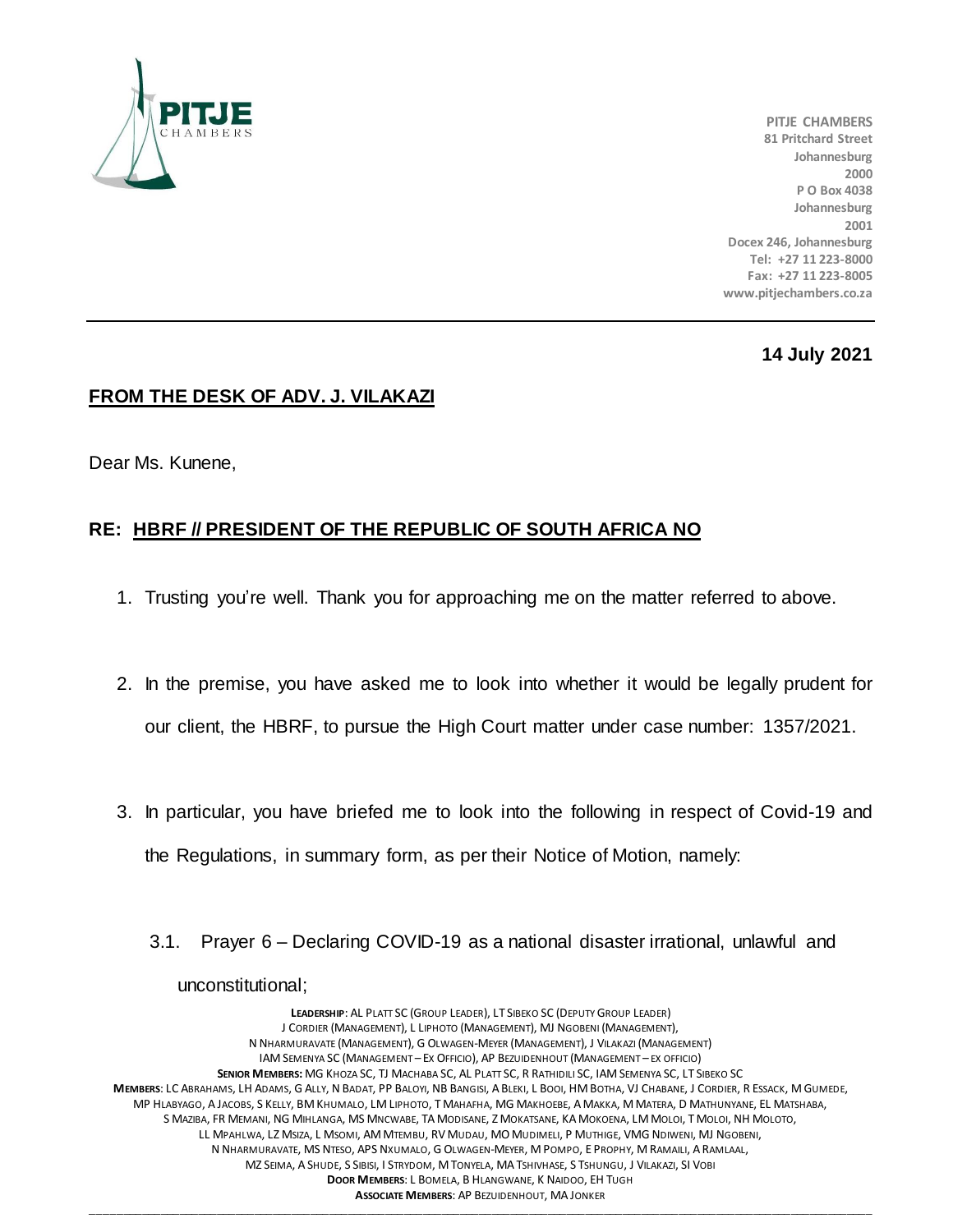- 3.2. Prayers 7 and 8 Declaring the Disaster Management regulations irrational, unlawful and unconstitutional and violates the Constitution;
- 3.3. Prayer 9 Directing Cabinet to review, adjust, align and update the threshold
- 4. I now offer a legal opinion on the Prayers:
- 5. In the case of *De Beer and Others v Minister of Cooperative Governance and Traditional Affairs*,<sup>1</sup> the Applicants (De Beer, Liberty Fighter Network and Hola Bon Renaissance Foundation), prayed for the following prayers:

*"3.1 The applicants claim the following relief (paraphrased in part and summarised from the Notice of Motion):*

*3.1.1 That the national state of disaster be declared unconstitutional, unlawful and invalid;*

*3.1.2 That all the regulations promulgated by the Minister be declared unconstitutional, unlawful and invalid;*

*3.1.3 That all gatherings be declared lawful alternatively be allowed subject to certain conditions;*

l

**<sup>1</sup>** (21542/2020) [2020] ZAGPPHC 184; 2020 (11) BCLR 1349 (GP) (2 June 2020).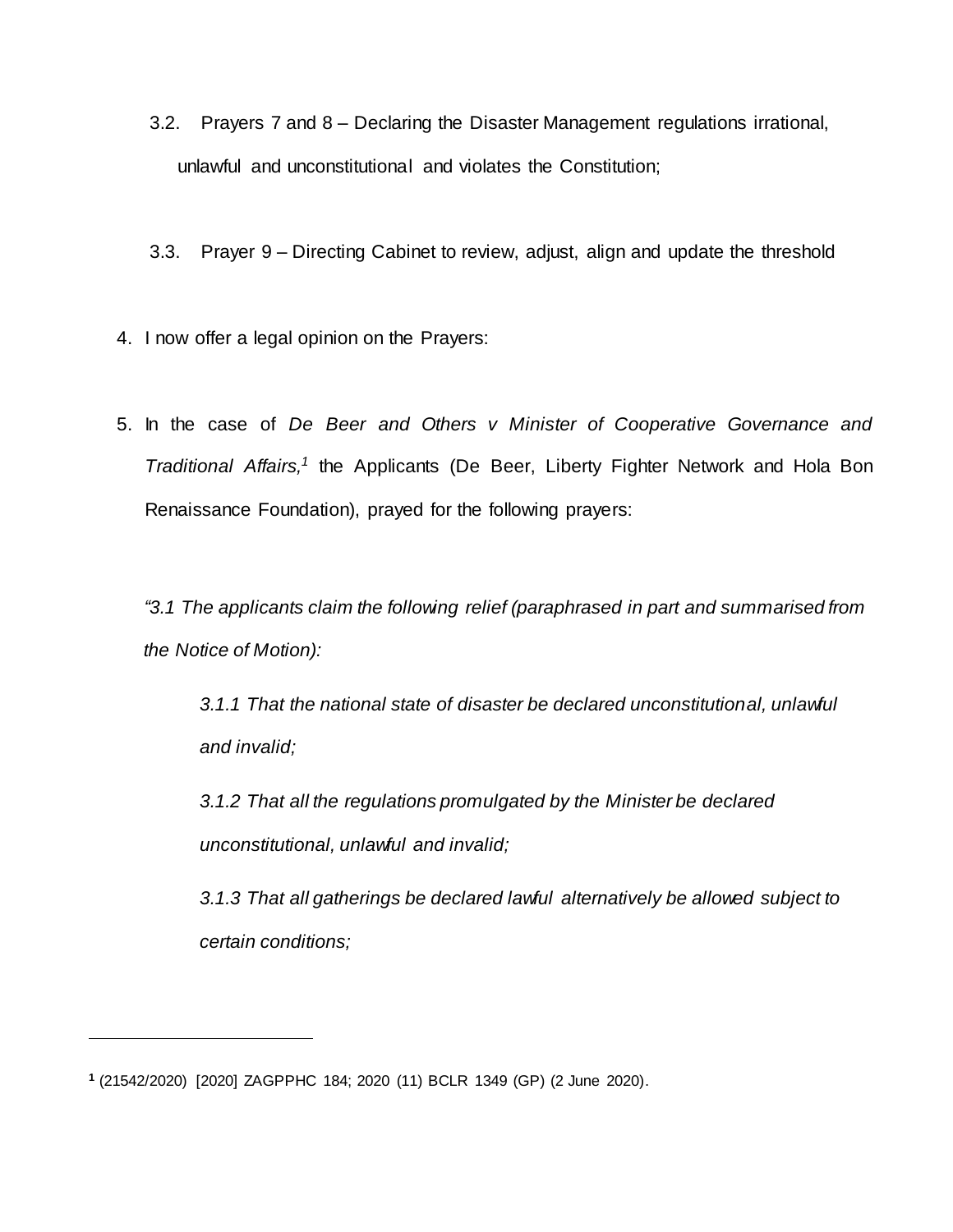*3.1.4 That all businesses, services and shops be allowed to operate subject to reasonable precautionary measures of utilizing masks, gloves and hand sanitizers. This relief was, however, only sought as an alternative and made subject to consultation with the Essential Services Committee contemplated in [Section 70](http://www.saflii.org/za/legis/consol_act/lra1995188/index.html#s70) of the [Labour Relations Act, 66 of 1995](http://www.saflii.org/za/legis/consol_act/lra1995188/)."*

- 6. The High Court granted the Application, declaring the following:
	- *9.1 The Minister's declaration of a national state of disaster in terms of [Section](http://www.saflii.org/za/legis/num_act/dma2002191/index.html#s27)  [27\(1\)](http://www.saflii.org/za/legis/num_act/dma2002191/index.html#s27) of the [Disaster](http://www.saflii.org/za/legis/num_act/dma2002191/) [Management Act in](http://www.saflii.org/za/legis/num_act/dma2002191/) response to the COVID 19 pandemic is found to be rational.*
	- *9.2 The regulations promulgated in respect of Alert Levels 4 and 3 in terms of [Section 27\(2\)](http://www.saflii.org/za/legis/num_act/dma2002191/index.html#s27) of the [Disaster](http://www.saflii.org/za/legis/num_act/dma2002191/) [Management Act by](http://www.saflii.org/za/legis/num_act/dma2002191/) the Minister in a substantial number if instances are not rationally connected to the objectives of slowing the rate of infection or limiting the spread thereof.*
	- *9.3. In every instance where "means" are implemented by executive authority in order to obtain a specific outcome an evaluative exercise must be taken insofar as those "means" may encroach on a Constitutional right, to determine whether such encroachment is justifiable. Without conducting*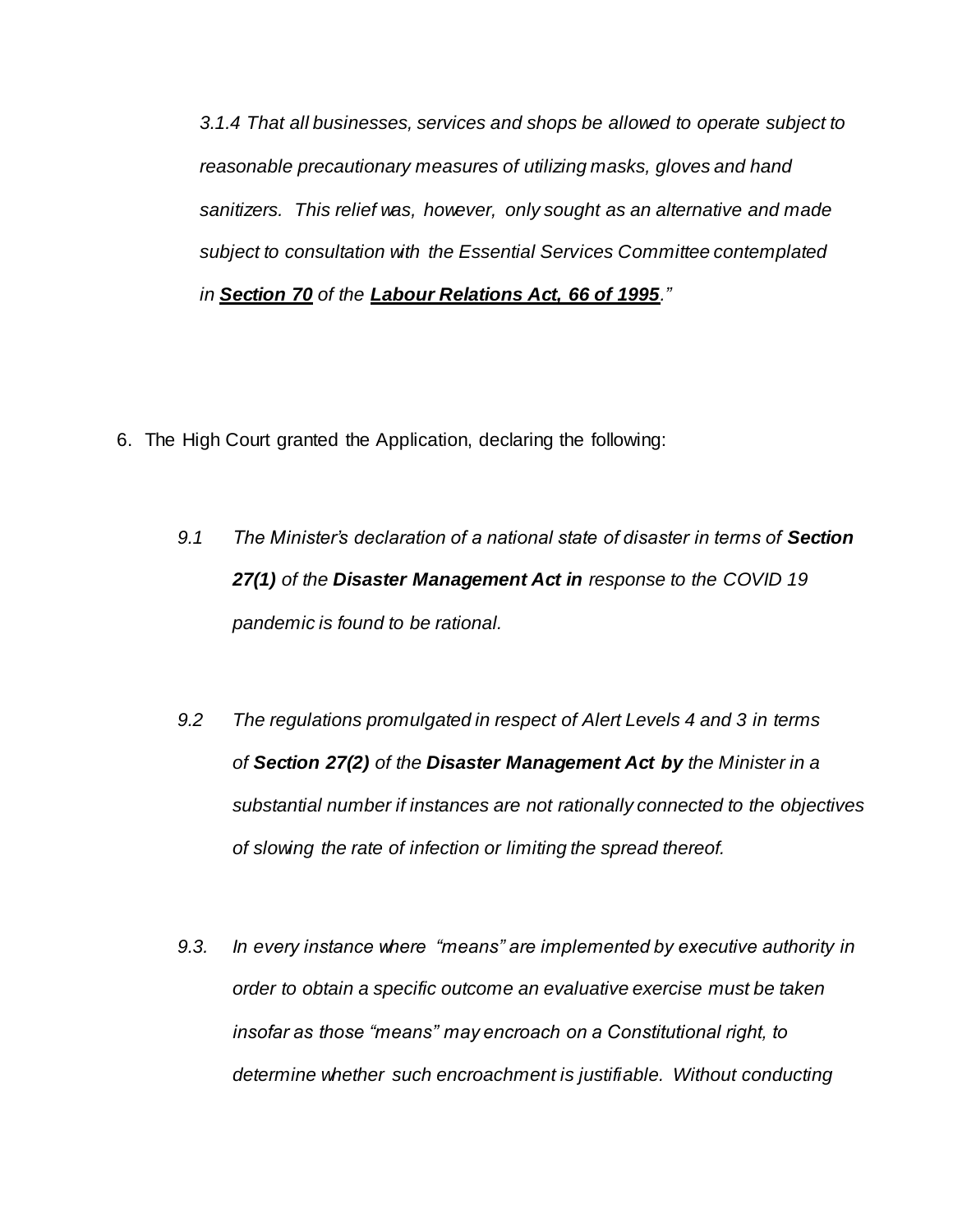*such an enquiry, the enforcement of such means, even in a bona fide attempt to attain a legitimate end, would be arbitrary and unlawful.*

- *9.4 Insofar as the "lockdown regulations" do not satisfy the "rationality test", their encroachment on and limitation of rights guaranteed in the Bill of Rights contained in the Constitution are not justifiable in an open and democratic society based on human dignity, equality and freedom as contemplated in Section 36 of the Constitution.*
- 7. The Minister of COGTA appealed to the Supreme Court of Appeal<sup>2</sup> the entire ruling, setting out the following prayers in her order:
	- *'3. An order that the national state of disaster proclaimed by the [Minister] in GN No. 313 GG No. 43096 dated 15 March 2020 in terms of Section 27(1) of the Disaster Management Act, 2002 (Act No. 57 of 2002) - hereafter referred to as the "DMA" - is declared as unconstitutional, unlawful and invalid; and*
	- *4. That all the DMA Regulations promulgated by the [Minister] in terms of Section 27(2) of the DMA since 18 March 2020, be declared as unconstitutional, unlawful and invalid; and*
	- *5. In the alternative to paragraphs 3 and 4 supra, ordering that all gatherings as defined in the Regulation of Gatherings Act, 1993 (Act No. 205 of 1993), are*

 $\overline{a}$ 

<sup>2</sup> *Minister of Cooperative Governance and Traditional Affairs v De Beer and Another* (Case no 538/2020) [\[2021\]](http://www.saflii.org/cgi-bin/LawCite?cit=%5b2021%5d%20ZASCA%2095)  [ZASCA 95](http://www.saflii.org/cgi-bin/LawCite?cit=%5b2021%5d%20ZASCA%2095) (1 July 2021)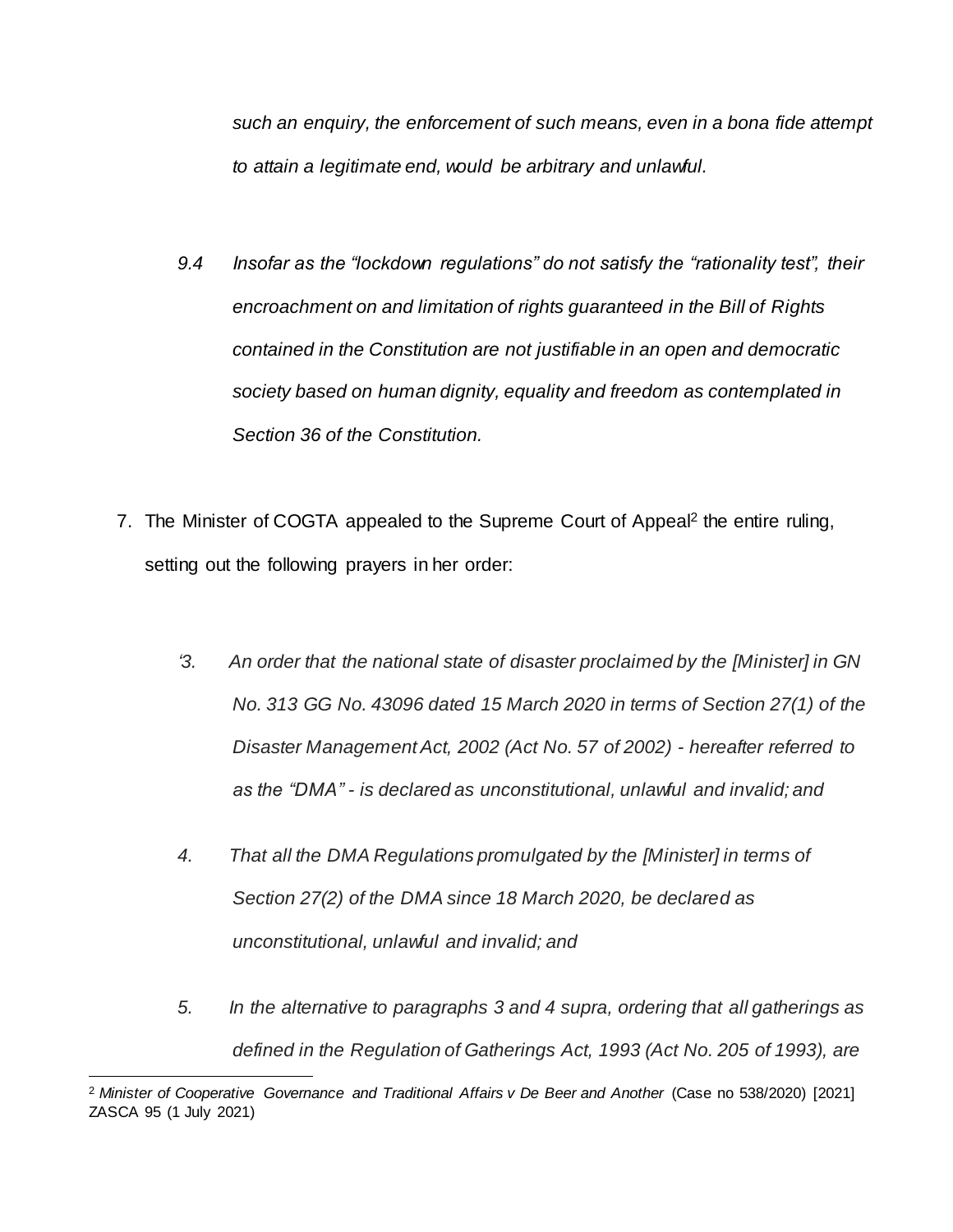*lawful and ordering that the processes as set out in that Act, if complied with, would render any gathering lawful.*

- *6. In the alternative to paragraphs 3 and 4, and in addition to paragraph 5 supra, that all businesses, services and shops be allowed to operate further, having regard to the reasonable precautionary measures of utilising masks, gloves and hand sanitizers, until the Respondent has consulted with the Essential Services Committee (ESC) as intended in Section 70 of the Labour Relations Act, 1995 (Act No. 66 of 1995) and the ESC has legally declared any one or more service as an essential service to be included in any valid DMA Regulations further; and/or*
- *7. In the alternative to paragraphs 3 and 4 and in addition to paragraphs 4, 5 and 6 supra, all other gatherings be allowed, observing the reasonable precautionary measures of utilising masks, gloves and hand sanitisers.' (Our emphasis.)*
- 8. The matter was heard on 26 May 2021.
- 9. The SCA handed down judgment on 1 July 2021, and upheld the appeal wholly. It dismissed the application.
- 10.In so far as comparison between the prayers of our clients and the High Court and SCA orders are concerned, the following is apparent: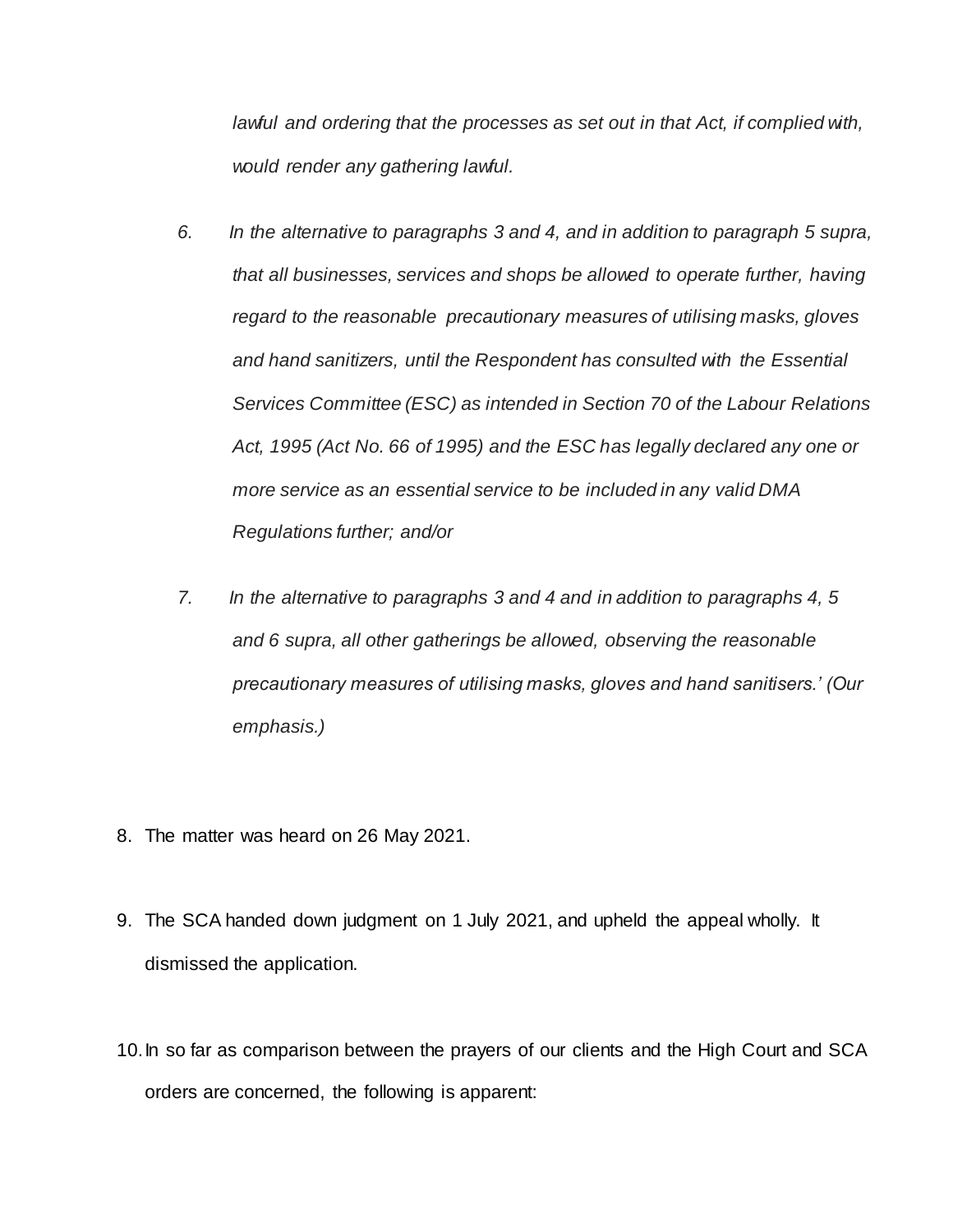- 10.1. Declaring that Covid-19 is a natural disaster and was declared as such, in compliance with rationality, validity and constitutionality  $-$  this was affirmed by the SCA;
- 10.2. That all the regulations were valid, rational and constitutional this was affirmed by the SCA;
- 10.3. That all regulations (such as gatherings and restricted movement) were rational and connected to the cause – this was affirmed by the SCA;
- 11.In law, there is the principle of *"stare decisis". Stare decisis* is a legal doctrine that **obligates courts to follow historical cases when making a ruling on a similar case**. Stare decisis ensures **that cases with similar scenarios and facts are approached in the same way.** Simply put, it binds courts to follow legal precedents set by previous decisions. (own emphasis)
- 12.The doctrine of *stare decisis* is one that is fundamental to the rule of law. The object of the doctrine is to avoid uncertainty and confusion, to protect vested rights and legitimate expectations as well as **to uphold the dignity of the court**. It serves to lend certainty to the law. $3$  (own emphasis)

 $\overline{a}$ 

<sup>3</sup> *Patmar Explorations (Pty) Ltd v Limpopo Development Tribunal* (1250/2016)r [2018] ZACC 19 (16 March 2018)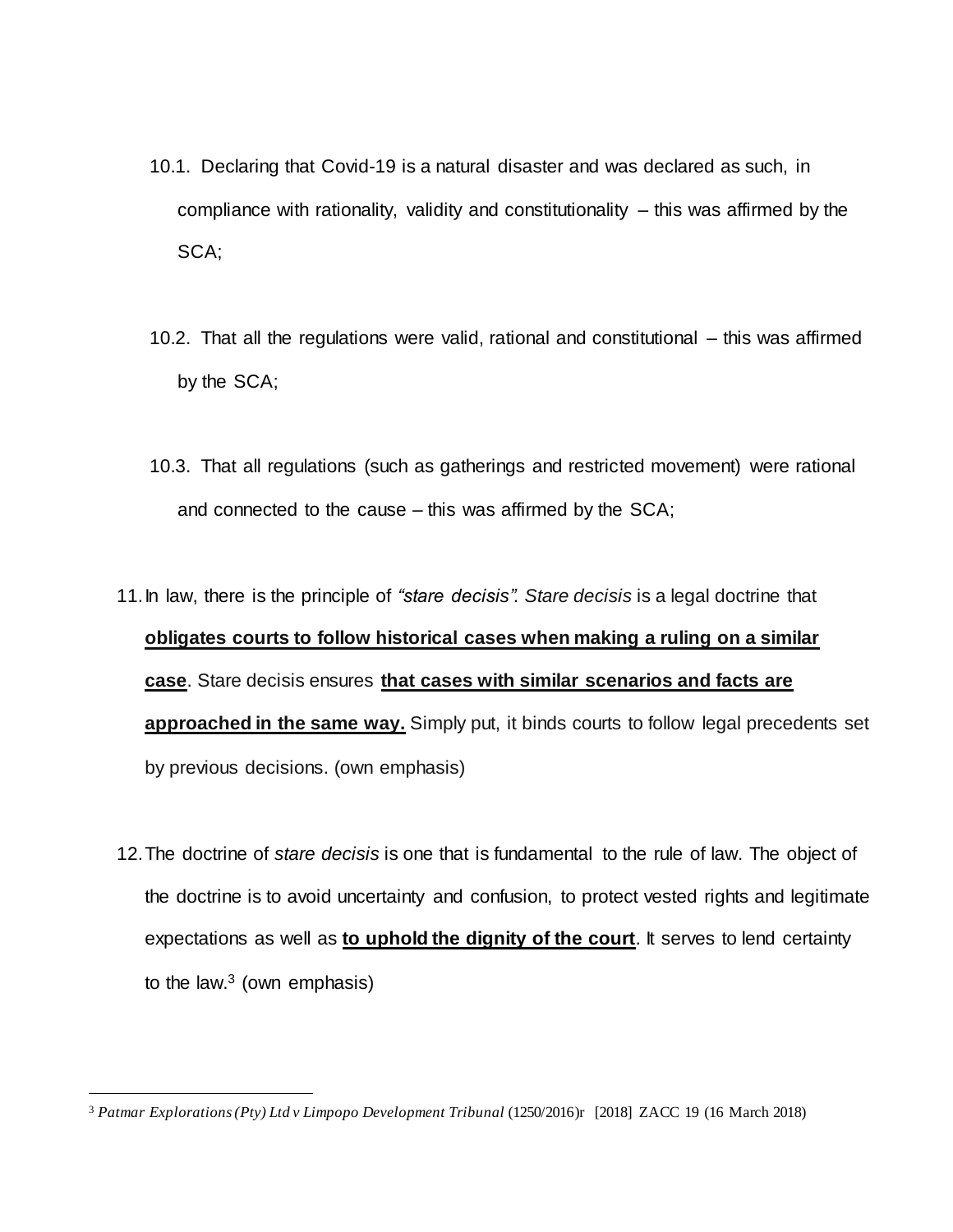- 13.Put differently, a lower court is to follow decisions made by the higher courts. The hierarchy of courts ensures that a court lower than the SCA and CC, would follow any decision made by the higher courts. This includes cases where the matters are similar, or the facts are similar.
- 14.Therefore, a High Court may not deviate from the decision of a higher Court, like the SCA.
- 15. It is therefore our legal opinion that the SCA has already pronounced on the matter and the matter is res judicata. The facts, in so far as they relate to the status of Covid-19, the restrictions, etc, are similar, if not the same.
- 16.Taking it back to a lower court, such as the High Court, would be futile. The Court should refuse to entertain the matter.
- 17.Further, the Court may make an adverse costs order against the party and counsel, owing to the fact that the application may be seen to be frivolous and a waste of the Court's time.
- 18.A more prudent approach would be to make a direct application to the Constitutional Court.

Kind regards,